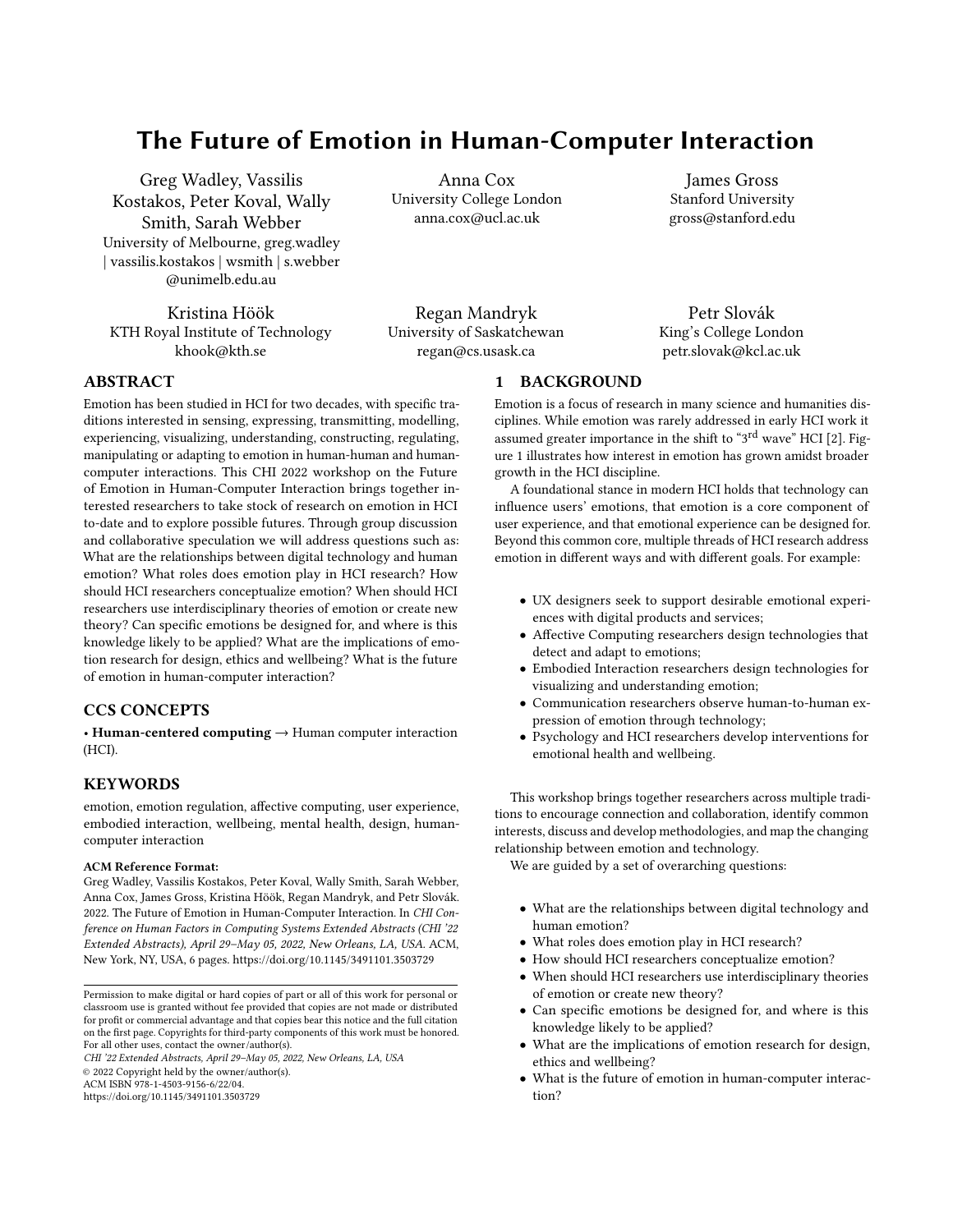<span id="page-1-0"></span>

Figure 1: CHI papers that mention emotion (dark colour) vs all CHI papers (light colour)

#### 1.1 HCI perspectives on emotion

HCI began to address emotion at a time when the use of digital technology was broadening beyond the workplace to include home, mobile and recreational contexts. Key publications early in the 21<sup>st</sup> century discussed the importance of enjoyment and aesthetics in motivating technology use [\[1,](#page-5-2) [17\]](#page-5-3), the place of emotion in user experience [\[26\]](#page-5-4), and the value of designing for positive emotional experiences [\[27\]](#page-5-5).

Diferent threads of HCI research have addressed emotion in diferent ways. Afective computing researchers explore the possibility for technologies to understand and adapt to user emotions [\[3,](#page-5-6) [20,](#page-5-7) [30\]](#page-5-8). Researchers oriented to constructionist theories of emotion design novel technologies to support the expression, recording and understanding of emotion [\[18,](#page-5-9) [35,](#page-5-10) [38\]](#page-5-11). Physiological measures of emotion have been used to gauge user experience [\[24\]](#page-5-12). HCI has studied how users express emotion via communication media [\[16\]](#page-5-13) and how emotion spreads in social networks [\[21\]](#page-5-14).

More recently, researchers have addressed the impact of technology use on psychological wellbeing [\[4,](#page-5-15) [25\]](#page-5-16) and designed technology interventions for mental health [\[9\]](#page-5-17). In therapeutic work, user emotion is not only an indicator of the quality of UX but also of intervention efficacy, and may need to be tracked over time, leading to renewed interest in automated recognition of emotional states [\[32\]](#page-5-18). HCI research has generated interventions for improving emotion skills [\[36\]](#page-5-19), and observed the informal use of technologies to manage emotions [\[11,](#page-5-20) [43\]](#page-5-21) and to cope with stress [\[5\]](#page-5-22).

The focus on wellbeing in HCI mirrors widespread concerns about unintended emotional consequences of technology use, such as impacts of social media upon mental health [\[19\]](#page-5-23) and social cohesion [\[28\]](#page-5-24). Recent news about vendors extending smartphone-based health tracking to include emotion has renewed concerns about surveillance, in part because employers and insurers might be interested in such data [\[12\]](#page-5-25). Studies have linked technology overuse to

attempts at emotion regulation [\[33\]](#page-5-26) and there are reports of overreliance on technology for emotional support during the Covid-19 pandemic [\[13\]](#page-5-27).

Emerging technologies may infuence future HCI research on emotion. Recently, researchers successfully treated depression in one patient using a closed-loop brain implant that algorithmically detects activity in the amygdala and stimulates the ventral striatum when needed [\[34\]](#page-5-28). While deep brain stimulation requires surgery, there are less invasive approaches such as transcranial direct current stimulation [\[23\]](#page-5-29) which was shown to improve performance in videogamers by [\[14\]](#page-5-30). These researchers anticipate electronic "doping" in eSports; an idea that resonates with the growing, ethically complex use of nootropics for cognitive enhancement in workplaces [\[31\]](#page-5-31). Brain stimulation research hints at the possibility that future digital technologies might infuence emotion in a direct fashion.

We believe that this combination of advances in technology, renewed interest in the relationship between technology and emotion, and variation in approaches to emotion, warrant discussion at CHI. There have already been CHI workshops on particular aspects of emotion [\[6,](#page-5-32) [8,](#page-5-33) [10,](#page-5-34) [37\]](#page-5-35), CHI symposia on Computing and Mental Health [\[42\]](#page-5-36), and emotion workshops at related conferences [\[29,](#page-5-37) [40\]](#page-5-38). However, there have been few HCI workshops that discussed emotion more broadly. A CHI Special Interest Group on emotion was proposed [\[7\]](#page-5-39) but is no longer current – we will use this workshop to gauge interest in restarting a SIG on emotion.

#### 1.2 Emotions in technology interaction

While diferent traditions in HCI address emotion in diferent ways, they have in common an understanding that technology use infuences emotion and that technologies may be appropriated (in part) for their emotional affordances. The following examples illustrate ways in which emotions are involved in technology use. Some involve change in emotion; however agency is often ambiguous – who is changing whose emotion, how, when?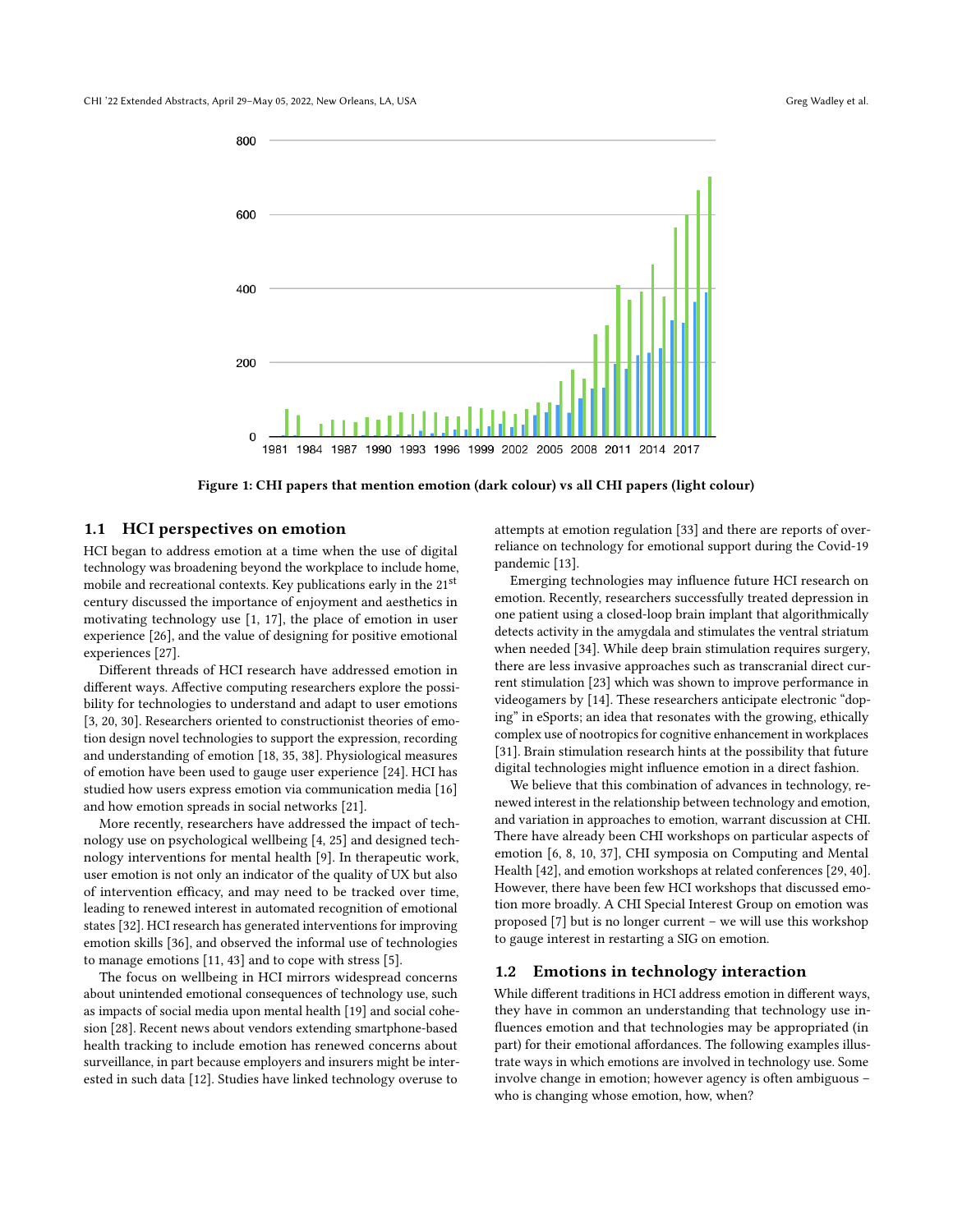The Future of Emotion in Human-Computer Interaction CHI '22 Extended Abstracts, April 29-May 05, 2022, New Orleans, LA, USA

- A workplace technology induces satisfying emotional experiences because it is useful and usable.
- Advertisements motivate consumers to buy a new phone because of the desirable emotions they expect to experience. A consumer might experience these or other emotions when using the phone.
- $\bullet\,$  Mental health researchers create technology interventions that help people track, reflect upon and manage their emotions. Therapists prescribe these interventions, and they help some users.
- Aged-care centre staff provide residents with social robots and virtual reality apps to manage disruptive negative emotions.
- Workers alleviate stress by distracting themselves with smartphone-based games and streaming services. For some, this leads to increased stress later when their work is not done on time.
- Students use focus playlists provided by digital music services to block distraction, boost energy, improve mood and thereby do better work. This practice may be either facilitated or discouraged by educational institutions.
- Commuters access entertainment services via their phones to alleviate the tedium of taking the same train every day.
- Managers monitor the mood of a virtual team's text-based communication channel, managing the group's emotions by posting carefully-chosen content.
- During a Covid-19 lockdown, people use communication media to check on the emotional states of family and friends from whom they are temporarily isolated. Offline, they take the time to assemble cheerful photos and stories to share.
- During a Covid-19 lockdown, people spend hours each day doomscrolling news about rising case numbers, leading to heightened anxiety.
- Children ask their parents for subscriptions to gaming and streaming services so they can set a joyful, energetic tone when their friends visit after school.
- Exasperated parents hand their child a device to calm them down during intense bursts of emotion.
- An interactive artwork changes its appearance in response to the emotions of gallery visitors.
- Social media users are impacted emotionally by content they see in the newsfeed. This infuences them to post their own emotional content to the newsfeed, which in turn infuences the emotions of other users, driving further engagement.
- Social media providers tweak their algorithms to make emotional content more prominent.
- Advertisers and infuencers create emotional social media content to drive engagement and sales.
- Political agents seed social media with emotional content to create division and infuence elections.
- Emerging forms of social media advertising adapt to the user's emotional states.
- Emerging brain-stimulation techniques enable the invocation of specifc emotional experiences upon user demand or under algorithmic control

### 1.3 Dimensions of emotion in HCI

Emotional phenomena can vary along dimensions which could prove useful for categorising and framing them:

- Emotion may be either designed for (e.g. a mindfulness app) or emergent (e.g. a workplace tool that induces feelings of satisfaction because it helps users get work done).
- Where emotion is shaped, the mechanism of infuence may vary; e.g. a mental health intervention might teach emotion regulation skills, a communication app might enable meaningful social interaction, while a streaming app might offer audiovisual distraction.
- Where emotion change is intended, agency may lie with the user, the designer, the vendor or some other actor. Agency does not necessarily imply conscious intention, and may be manipulated.
- Emotions may be desirable or undesirable.
- Emotions may result from technology use immediately or may arise later.
- Emotions may arise from using a single technology or an assemblage of technologies.
- Emotions may arise from specific usage events or from habitual use.
- Emotions may arise within individuals or groups of people.

Psychology research has yielded frameworks which could help enrich our understanding of these dimensions. For example, James Gross' [\[15\]](#page-5-40) process model diferentiates emotions generated in response to situations (e.g. frustration caused by having to use a poorly designed website) from attempts to change an emotion already generated (e.g. using YouTube to distract oneself from frustration caused by having to use a poorly-designed website). Maya Tamir [\[41\]](#page-5-41) provides a framework for categorising the motives for attempting to change emotions, identifying not only hedonic but also performance, social and eudaimonic motives.

## 1.4 Goals of the workshop

Our long-term goals are to build a community of researchers to collaborate on future research and collectively develop a framework and research agenda for informing ongoing HCI work on emotion. On the day, our goals are to map trajectories of emotion research in HCI, articulate phenomena of interest, discuss the utility of different methodologies and interdisciplinary theories, highlight important issues for research, design and policy, and discuss the implications of emerging technologies. We aim to publish a summary of our discussion and outputs, and later, a book or special issue. We may propose future iterations of the workshop, and a SIG.

#### 2 ORGANIZERS

Our team of organizers represents a range of disciplines and geographic regions.

Anna Cox is a Professor in the UCL Interaction Centre at University College London. Her research focuses on the relationships between the design of information and communications technologies (ICTs) and behavioural outcomes, and leverages these relationships in the design of novel interfaces and systems to support people in managing their work and well-being.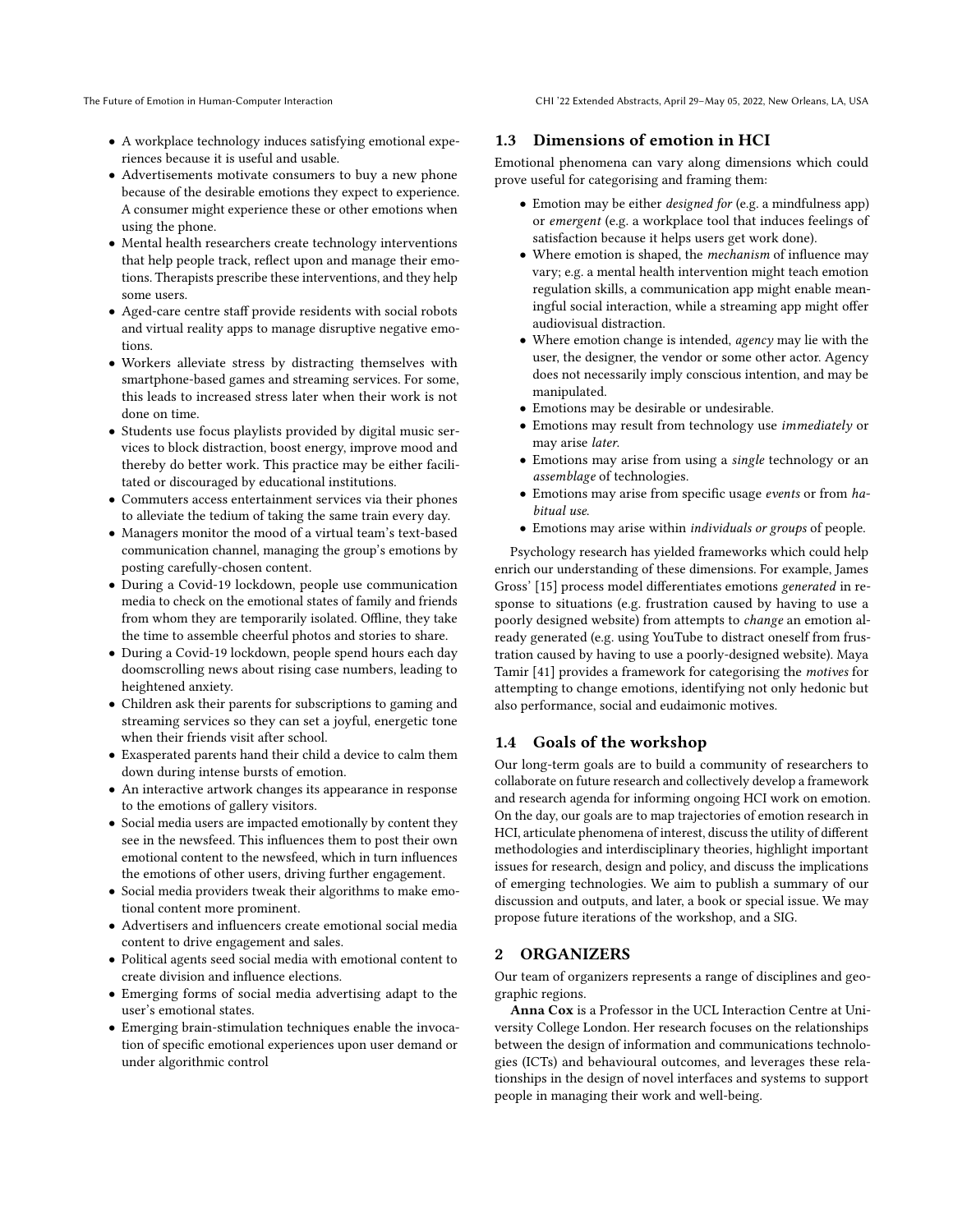CHI '22 Extended Abstracts, April 29-May 05, 2022, New Orleans, LA, USA Greg Wadley et al.

James Gross is a Professor of Psychology at Stanford University. His research focuses on emotion and emotion regulation, and he has developed the widely used Process Model of Emotion Regulation.

Kristina Höök is Professor of Interaction Design at the Royal Institute of Technology (KTH), Stockholm, with research interests in afective interaction and somaesthetic design. Her recent book "Designing with the Body: Somaesthetic Interaction Design" was published by MIT Press.

Vassilis Kostakos is a Professor of Computer Science at the University of Melbourne in Australia and Head of the Human-Computer Interaction Group. His research interests focus on ubiquitous computing, human-computer interaction, social computing, and Internet of Things.

Peter Koval is a Senior Lecturer in the Melbourne School of Psychological Sciences at the University of Melbourne. His research focuses on the dynamics of subjective emotional experience and the deliberate regulation of emotion in daily life.

Regan Mandryk is a Canada Research Chair in Digital Gaming Technologies and Experiences and Professor of Computer Science at the University of Saskatchewan. Her work focuses on how people use playful technologies for emotion regulation, social connection, and to manage their mental health and wellbeing.

Petr Slovák is a UKRI Future Leaders Fellow and a lecturer at King's College London, based at the Informatics and Child Adolescent Psychiatry department. His research focuses on envisioning, designing, and evaluating new technology-enabled mental health interventions for children and families, with specifc focus on emotion regulation.

Wally Smith is an Associate Professor in the School of Computing and Information Systems at the University of Melbourne. His research focus is human-centred computing, with current projects on emotion regulation, deceptive tendencies of AI, and digital engagement in cultural institutions.

Greg Wadley is a Senior Lecturer in the School of Computing and Information Systems, University of Melbourne, Australia, working on the design of technologies for health and wellbeing including projects in mental health, emotion regulation, and chronic disease management.

Sarah Webber is a Research Fellow at the School of Computing and Information Systems at the University of Melbourne. Her research focuses on design of technologies for connection with nature, and digital interactions for social connectedness and wellbeing.

#### 3 WEBSITE

The workshop website is at [https://cis.unimelb.edu.au/hci/emotion](https://cis.unimelb.edu.au/hci/emotion-workshop)[workshop.](https://cis.unimelb.edu.au/hci/emotion-workshop) Initially the website contains the call-for-participation and organiser details. One week prior to the workshop we will add the detailed schedule and position papers. After the workshop the website will remain in place as an archive and resource for ongoing discussion and authoring. We will use EasyChair to manage submissions: link is on the workshop website.

#### 4 PRE-WORKSHOP PLANS

We will promote the workshop by sharing the call-for-participation to mailing lists and social media. Participants will be asked to submit a paper which may be either of two types.

- Position papers describe the author(s') background, research, and position regarding issues highlighted in this proposal. Length is 1-2 pages.
- Research papers describe a relevant study, which may be work-in-progress or one that is already published. Length is 2-4 pages.

Papers must be submitted by the deadline 24<sup>th</sup> February 2022, as per [https://chi2022.acm.org/for-authors/interacting-and](https://chi2022.acm.org/for-authors/interacting-and-discussing/workshops-and-symposia/)[discussing/workshops-and-symposia/.](https://chi2022.acm.org/for-authors/interacting-and-discussing/workshops-and-symposia/) Submitted papers will be reviewed by the workshop organisers with the aim of choosing a set of participants with diverse perspectives who can drive the agenda of emotion research in HCI. Authors will be notified by 1st March 2022.

#### 5 IN-PERSON, HYBRID OR VIRTUAL-ONLY

This will be a virtual-only workshop to maximize accessibility for participants and organisers who cannot travel internationally due to Covid restrictions. We will use Zoom, subtitled for accessibility, for real-time discussions and presentations, with Miro acting as a virtual whiteboard on which we record notes and viewpoints. We will set up a Slack channel for asynchronous text chat before, during and after the workshop. Relevant information will be available on the workshop website before, during and after the workshop.

## 6 ASYNCHRONOUS ENGAGEMENT

While our synchronous engagement will be in Zoom, we will simultaneously use Slack and Miro for asynchronous discussion and as a fallback if Zoom is unavailable for anyone at any time.

## 7 WORKSHOP STRUCTURE

This will be a one-day workshop, running between 11 am and 4:30 pm, consisting of four sessions separated by breaks. A longer break will take place after session 2.

## 7.1 Session 1: Building Community (1 hour)

Each participant (including organizers) will present their research and position on emotion in HCI for between 2 and 5 minutes, with time for brief questions. Selected participants who represent particular approaches may be invited to speak for longer to explain their approach.

### 7.2 Session 2: Taking Stock (1.5 hours)

This session begins with a full-group discussion to discern communities who have taken distinct approaches to emotion research in HCI. Participants will join breakout rooms corresponding to these approaches and discuss for 30 minutes to identify the goals, methods, and phenomena of interest for that community. Groups will then report back allowing the workshop to make an initial map of the terrain of emotion research in HCI.

This will then form the basis of a semi-structured, full-group discussion to articulate the state of emotion research in HCI.

Motivating questions may include: Is there a single program of emotion research in HCI or is it best thought of as multiple threads operating in parallel? If there are parallel threads, do they relate to and inform each other? What aspects of emotion are being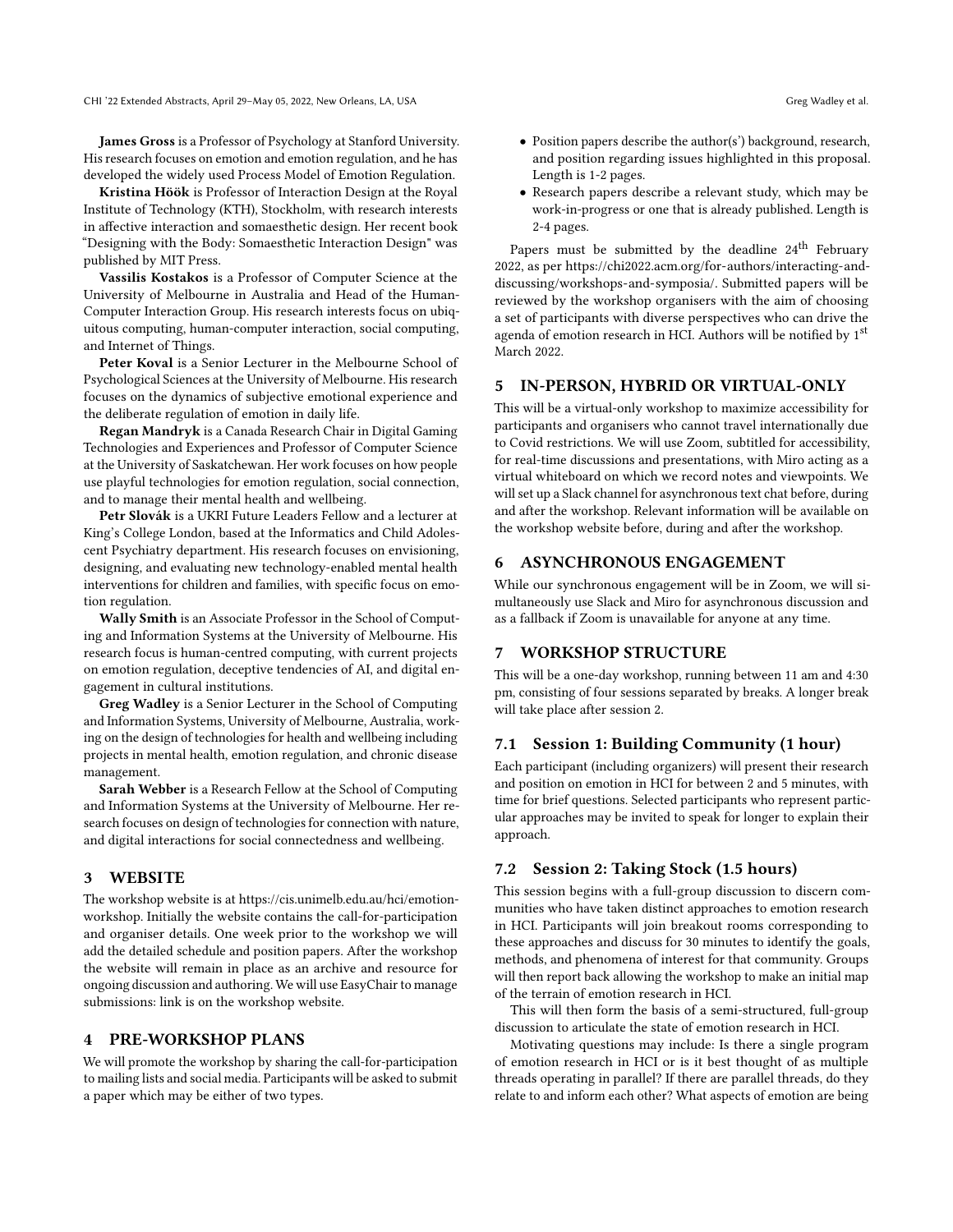<span id="page-4-0"></span>

= **Change My Emotion** How do **vou want to** Change

Figure 2: Speculative design sketch of technology for shaping emotion

investigated in HCI? What knowledge is being produced? What theories and methodologies guide emotion research in HCI, and are these native to HCI or imported from other disciplines? Are there theories of emotion that HCI could more usefully exploit? How is technology design being informed by emotion research in HCI?

Examples of emotion in technology use, such as those listed in section 1.2, will be used to stimulate discussion.

#### 7.3 Session 3: Imagining Futures (1.5 hours)

This session begins with full-group discussion of emerging technologies and trends relevant to emotion in HCI. The goal is to make a representative list that we will then use as the basis for "collaborative speculation" [\[22\]](#page-5-42) on future technologies and their possible impacts. For example, technologies are being designed with the goal of giving people more power to shape, communicate, recognize and understand the emotions they and others experience. Currently these have limited power, but what might more powerful versions look like, and how might they impact users? One imagined technology is sketched in Figure [2](#page-4-0)

Though technology research is often presented with an emphasis on intended benefts, our discussion will be sensitive to potential negative impacts, in the spirit of [\[39\]](#page-5-43) who explored ways for technology researchers to identify unintended consequences of their work.

Motivating questions for this session include: What future scientifc and technological developments might impact emotion research in HCI? What benefts might they bring, and what could go wrong? How might society be shaped by technologies that enable greater control over emotion?

We will end this session by breaking into small groups to generate scenarios and seeds to stimulate future conversations about emotion in HCI.

The Future of Emotion in Human-Computer Interaction CHI '22 Extended Abstracts, April 29-May 05, 2022, New Orleans, LA, USA

#### 7.4 Session 4: Making Plans (half an hour)

In this brief fnal session we will discuss short and long term plans and collaborations. These are listed below and will be refned on the day.

## 8 POST-WORKSHOP PLANS

## 8.1 Short-term plans: Publish summary of workshop

Initially, our website and Miro board will remain online and available to participants, acting as a repository of the outcomes of the workshop that participants can draw upon as they develop further outputs.

We will collectively author a workshop summary, to be published hopefully in *Interactions*. We will discuss with the editors in advance of the workshop so that we have clear guidelines for the article.

## 8.2 Long-term plans: Publish journal special issue, support future collaborations

The long term plan is to publish an edited book or journal special issue. We will discuss this with publishers and editors in advance of the workshop, and one of our goals during the workshop will be to develop a call-for-papers and a suggested set of topics and authors.

Contribution to this publication will not be limited to workshop participants. Rather, participants will collectively design the contents and call-for-papers. We will advertise via mailing lists and personal invitation after the workshop.

We intend the workshop and its outputs to support future research collaborations and grant applications.

## 9 250-WORD CALL FOR PARTICIPATION

Emotion has been studied in HCI for two decades, with specifc traditions interested in sensing, expressing, transmitting, modelling, experiencing, visualizing, understanding, constructing, regulating, manipulating or adapting to emotion in human-human and humancomputer interactions. This CHI 2022 workshop on the Future of Emotion in Human-Computer Interaction brings together interested researchers to take stock of research on emotion in HCI todate and to explore possible futures. Through group discussion and collaborative speculation we will address questions such as: What are the relationships between technology and emotion? Can emotions be designed for, and where is this likely to be applied? What are the implications of emotion research for the HCI discipline, for technology design, and for social and individual wellbeing?

We welcome participants who have studied or designed for emotion or have a position on emotion research in HCI and who wish to infuence future research directions. Participants should submit a short paper about their research or their position on emotion in HCI. Papers will be made public on our workshop website and may be developed for a planned special issue.

To maximise inclusion and accessibility, the workshop will be completely online, using Zoom, Miro, Slack and a website for synchronous and asynchronous discussion. At least one author of each accepted submission must attend the workshop, and all participants must register for both the workshop and at least one day of the CHI